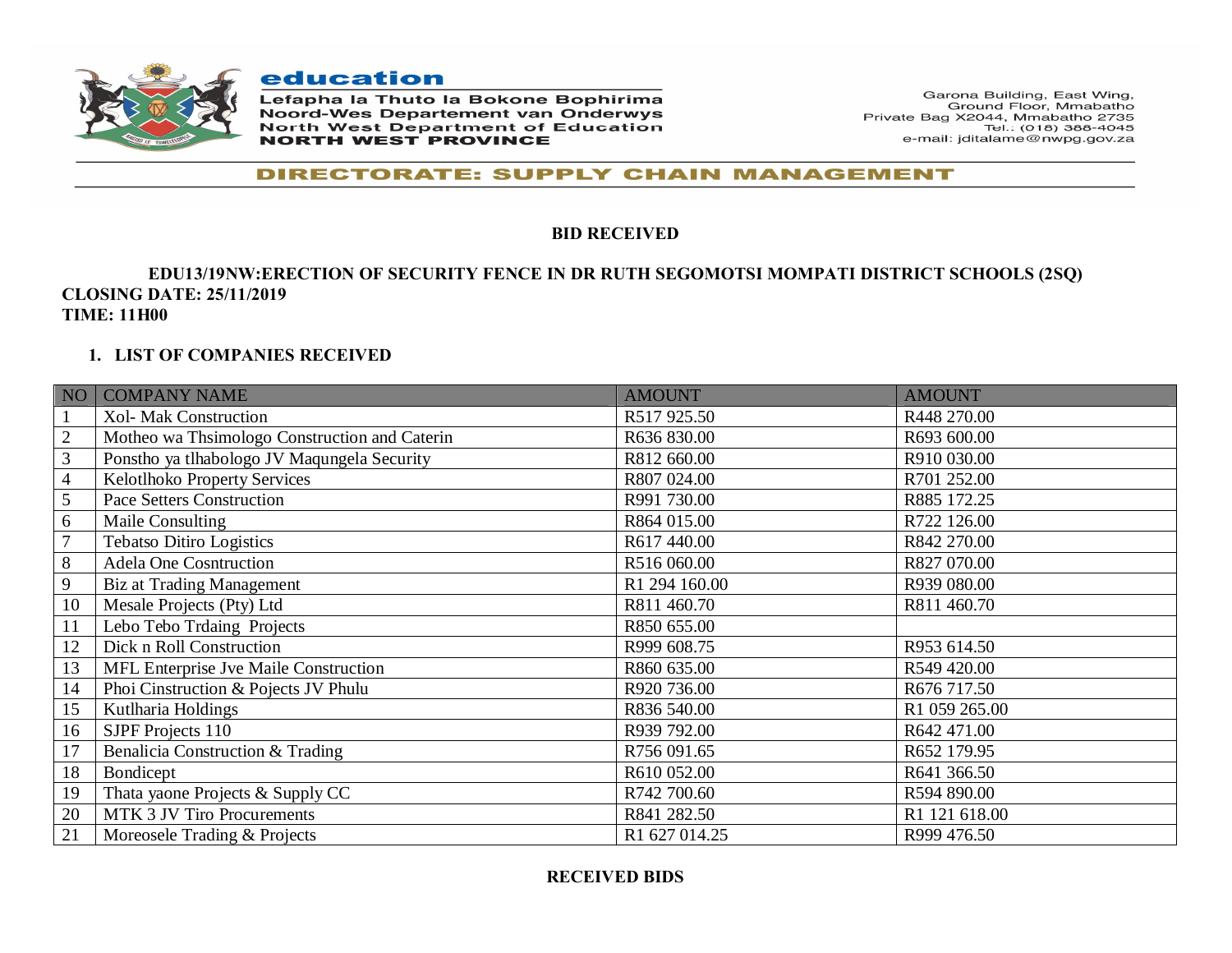| <b>NO</b> | <b>COMPANY NAME</b>                                    | <b>AMOUNT</b> | <b>AMOUNT</b> |
|-----------|--------------------------------------------------------|---------------|---------------|
| 22        | Oupas Papas Trading & Projects                         | R1 390 598.86 | R1 142 998.34 |
| 23        | LUsa Construction JV                                   | R747 400.00   |               |
| 24        | Going Places Construction & Projects 302               | R817 650.00   | R810 550.00   |
| 25        | Zhemveloh Enterprise JV Zithunzuzo                     | R1 17 682.50  | R1 611 058.00 |
| 26        | Okaile Media JV Mojotect                               | R744 361.00   | R744 961.00   |
| 27        | Mosimanethebe Construction & Trading                   | R982 955.00   | R798 795.00   |
| 28        | Bonolo Supply Distribution & Ent                       | R802 010.00   | R818 420.00   |
| 29        | Dinako Business Enterprise                             | R798 455.00   | R983 995.00   |
| 30        | Tseleba General Dealer                                 | R1 011 914.90 | R828 447.35   |
| 31        | Motlhankane Construction                               | R520 530.00   | R635 720.00   |
| 32        | Thuso Ya Rona Holdings                                 | R1 081 074.00 |               |
| 33        | <b>BH Gaopalelwe JV Premier</b>                        | R586 340.00   | R460 620.00   |
| 34        | Kitsopele Trading Enterprise                           | R812 689 .00  | R537 865.00   |
| 35        | Molatelatso Construction & Other Projects CC           | R496 750.00   | R589 610.00   |
| 36        | Rasemo Trading Enterprise JV Toka                      | R1 832 570.00 | R1 771 115.40 |
| 37        | <b>Zone City Entertainment</b>                         | R550 750.00   | R405 970.00   |
| 38        | Mma-Alice Building & Civil Const                       | R1 079 579.75 | R1 015 611.00 |
| 39        | Leba Group (Pty) Ltd                                   | R964 694.75   | R909 897.25   |
| 40        | <b>Bosaboapele Trdaing 7 Enterprise</b>                | R933 960.00   | R933 960.00   |
| 41        | Seboleo Trading                                        | R996 733.75   | R695 775.00   |
| 42        | Amawakawaka Homes & Maolela Business JV                | R828 616.40   | R518 868.50   |
| 43        | <b>Krieck Business Enterprise</b>                      | R3 711 355.80 | R3 320 562.90 |
| 44        | Best Enough Trading & Projects 535                     | R1 087 566.50 | R696 440.00   |
| 45        | Iyumise Trading                                        | R982 100.00   | R691 150.00   |
| 46        | SM Construction and Suppliers JV Mmanyane Construction | R867 364.50   |               |
| 47        | Montoza Enginerring Projects 10                        | R403 092.50   | R448 858.80   |
| 48        | Ditshepo Construction & Maintenence                    | R859 935.50   | R842 527.00   |
| 49        | Dynamic Security & Construction (Pty) Ltd              | R762 185.50   | R639 480.50   |
| 50        | Exxaro Const (Pty) Ltd                                 | R1 744 285.50 | R2 114 447.50 |
| 51        | Ndlovunethole Trading (Pty) Ltd                        | R924 922.00   | R873 885.00   |
| 52        | <b>MCC</b> Security                                    | R1 064 670.00 | R1 055 709.20 |
| 53        | Lesika la batho trading Enterprise                     | R796 050      | R803 470      |
| 54        | SJ Nchoe Investments CC                                | R658 505.90   | R567 586.00   |
| 55        | Badumile Construction & Project                        | R5 293 728.30 | R4 497 571.80 |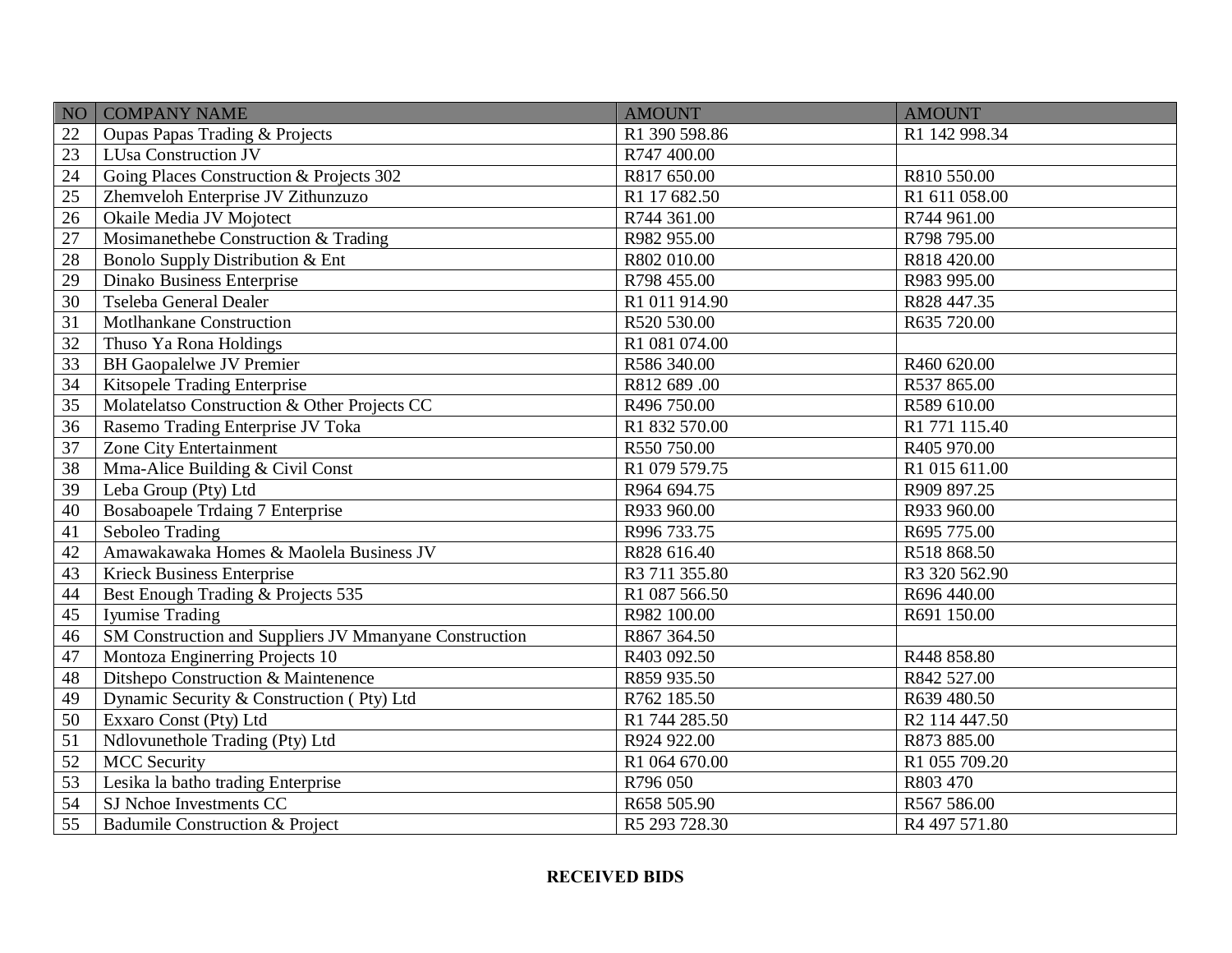|    | NO COMPANY NAME                             | <b>AMOUNT</b> | AMOUNT      |
|----|---------------------------------------------|---------------|-------------|
| 56 | <b>Trailblazer Logistics</b>                | R841 250.00   | R827 320.00 |
| 57 | That i1 NW Construction & Projects          | R706 530.00   | R789 370.00 |
| 58 | 4 MLK                                       | R793 445.95   | R955 851.25 |
| 59 | <b>Tshipiso Construction &amp; Managers</b> |               |             |
|    |                                             |               |             |

# **EDU14/19NW:ERECTION OF SECURITY FENCE IN BOJANALA DITRICT SCHOOLS (2SQ)**

#### **CLOSING DATE: 25/11/2019 TIME: 11H00**

| NO             | <b>COMPANY NAME</b>                                    | <b>AMOUNT</b> | <b>AMOUNT</b> |
|----------------|--------------------------------------------------------|---------------|---------------|
| 1              | Cochrone Projects (Pty) Ltd                            | R628 925.62   |               |
| $\overline{2}$ | MTK 3 Trading & Projects JV Tior Procurement & Trading | R599 127.00   | R734 746.50   |
| $\mathfrak{Z}$ | Setlokwa Projects & Services JV Guard-4-sue security   | R756 125.00   | R772 340.00   |
| $\overline{4}$ | Molatelatso Construction other Projects                | R550 368 .15  | R627 394.00   |
| 5              | Mohuli Business Enterprise                             | R1 003 835    | R1 029 365    |
| 6              | SQT Civils & Construction                              | R935 318.00   | R957 403.75   |
| $\overline{7}$ | <b>Xol-Mak Construction</b>                            | R518 218.75   | R510 818.50   |
| $\,8\,$        | Kuhlaria Holdings                                      | R673 670.00   | R691 495.00   |
| 9              | Zone City Entertainment                                | R465 136.00   |               |
| 10             | <b>Mesale Projects</b>                                 | R550 723.50   |               |
| 11             | <b>World Focus Projects</b>                            | R1 034 120.25 | R1 007 607.00 |
| 12             | <b>Exxaro Const</b>                                    | R869 825.50   | R882 475.50   |
| 13             | Moroko wa bjala                                        | R829 930.00   | R886 030.00   |
| 14             | Bondicept                                              | R622 970.00   | R699 752.00   |
| 15             | Morobane Construction Projects JV Razi step            | R884 170.00   | R694 820      |
| 16             | <b>Oupa Papas Trading</b>                              | R673 215.75   | R487 473.50   |
| 17             | Montoza Engineering                                    | R497 645.25   |               |
| 18             | Lerato & Tefo Trading                                  | R815 390.25   | R798 588.75   |
| 19             | Mogoshi Consultancy                                    | R410 090.00   | R417 542.00   |
| 20             | Krieck Business Enterprise CC                          | R1 386 803.40 | R1 417 795.90 |
| 21             | Mo & RK Projects (Pty) Ltd                             | R485 900.00   | R587 025.00   |
| 22             | Badumile Construction & Projects                       | R1 253 040    | R1 282 865.25 |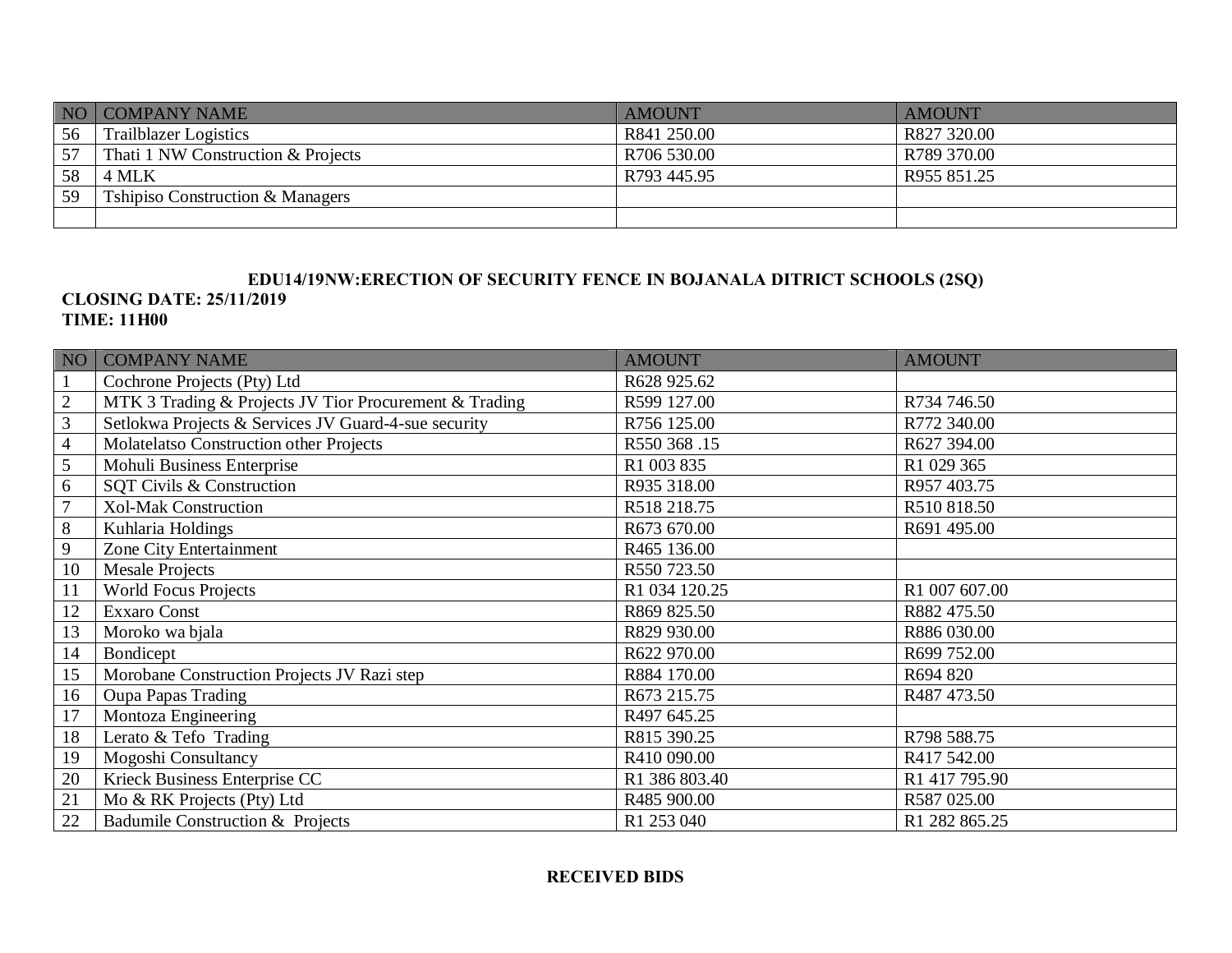|     | NO COMPANY NAME                    | <b>AMOUNT</b> | <b>AMOUNT</b> |
|-----|------------------------------------|---------------|---------------|
| 123 | Zhemvelon Enterprise (Pty) Ltd     | R833 163.50   | R900 254.50   |
| 24  | Moabalobelo Trading & Construction | R978 200.00   | R1 009 700.00 |
| 25  | 'Mosimanethebe Const & Trading     | R886 030.00   | R829 930.00   |
| 26  | Asgro (Pty) Ltd                    | R886 178.75   | R817 960.50   |
| 27  | Lusa Construction                  | R890 800.00   |               |
| 28  | Oka SA                             | R941 387.52   |               |

## **EDU15/19NW: ERECTION OF SECURITY FENCE IN BOJANALA DISTRICT SCHOOL (3SQ)**

### **CLOSING DATE: 25/11/2019 TIME: 11H00**

| NO             | <b>COMPANY NAME</b>                 | <b>AMOUNT</b>             | <b>AMOUNT</b>             |
|----------------|-------------------------------------|---------------------------|---------------------------|
|                | Yule Trading & Projects (Pty) Ltd   | R1 610 218.50             | R1 763 893.00             |
| $\overline{2}$ | Xol_Mak Construction                | R803 597.80               | R874 782.00               |
| 3              | <b>Guard4sure Security Services</b> | R1 416 455.00             | R1 416 455.00             |
| $\overline{4}$ | Asgro (Pty) Ltd                     | R1 291 576.50             | R1 782 615.00             |
| 5              | Gcinisipho Trading                  | R1 796 588.50             |                           |
| 6              | Morobane JV                         | R <sub>2</sub> 289 080.00 | R <sub>2</sub> 288 840.00 |
| 7              | <b>World Focus Projects</b>         | R1 721 699.50             | R <sub>2</sub> 232 943.50 |
| 8              | Moreje Consultancy                  | R21 429 681.00            | R <sub>2</sub> 142 784.00 |
| 9              | Zone City Entertainment             | R931 526.00               | R1 163 640.00             |
| 10             | <b>Badumile Construction</b>        | R1 987 039                | R <sub>2</sub> 245 202.50 |
| 11             | Exxaro Const (Pty) Ltd              | R1 408 945.50             | R1 408 945.50             |
| 12             | Montoza Engineering                 | R1 136 781.90             | R1 137 293.65             |
| 13             | Ditshepo Construction               | R1 568 715.00             | R1 711 890.00             |
| 14             | Magoshi Consultancy                 | R1 568 715.00             | R1 711 890.00             |
| 15             | Mafko JJ Trading                    | R1 687 280.00             | R1 457 280.00             |
| 16             | <b>Mazemane Trading</b>             | R1 432 289.35             | R1 335 601.6              |
| 17             | <b>Kemase Construction</b>          | R1 833 130.48             | R1 707 773.00             |
| 18             | Bondicept                           | R1 172 517.00             | R1 510 295.00             |
| 19             | Rasemo Trading                      | R1 458 535.38             | R1 853 463.30             |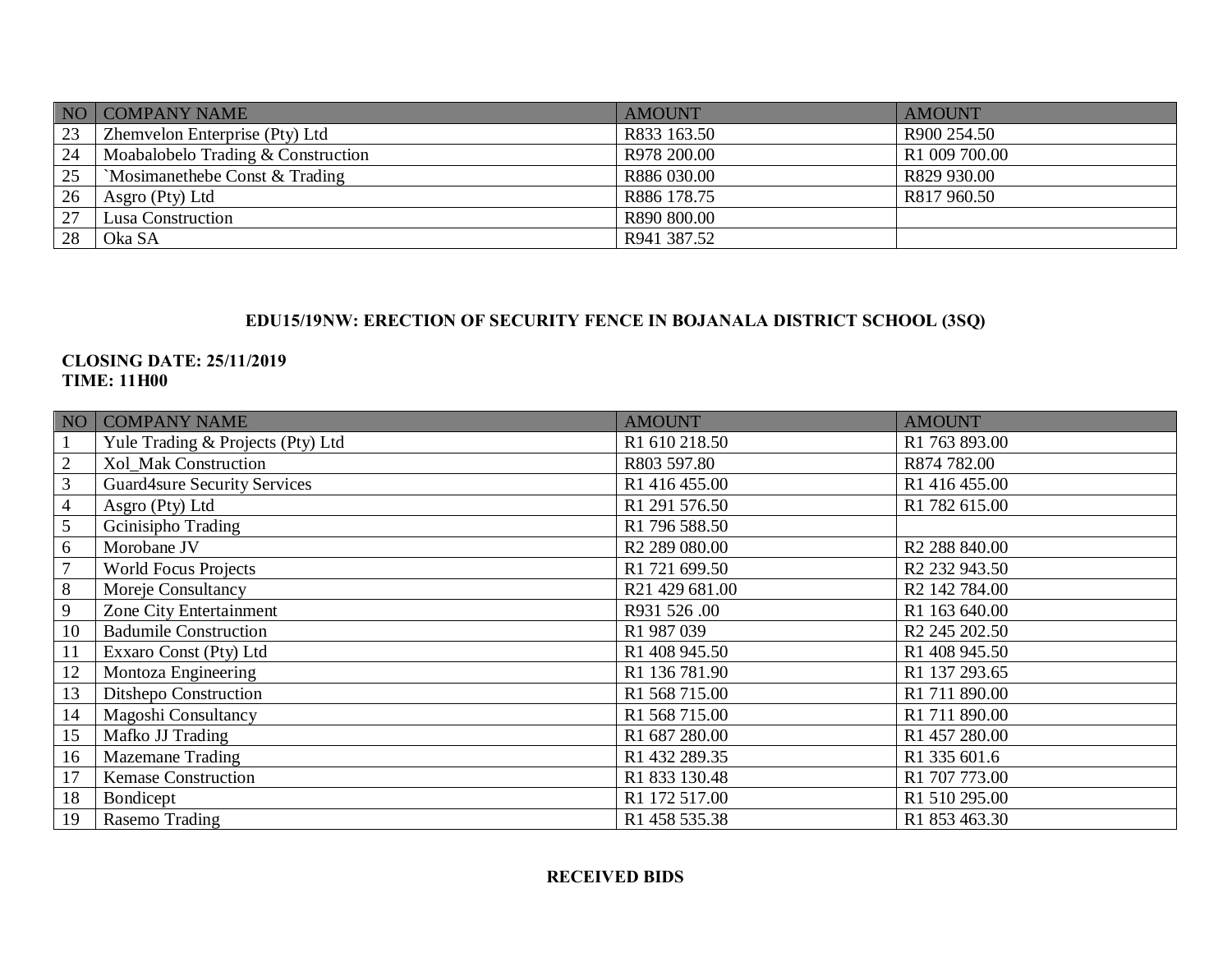| N <sub>O</sub> | <b>COMPANY NAME</b>               | <b>AMOUNT</b>             | <b>AMOUNT</b>             |
|----------------|-----------------------------------|---------------------------|---------------------------|
| 20             | Tau Consruction                   | R1 126 865.00             | R1 343 455.00             |
| 21             | <b>Molatelatso Construction</b>   | R1 310 009.85             | R1 110 686.10             |
| 22             | <b>Maltec Business</b>            | R906 878.50               | R952 947.50               |
| 23             | Rosking JV GOGBT Tra              | R <sub>2</sub> 207 788.17 | R1 588 222.88             |
| 24             | <b>Botang Construction</b>        | R1 623 579.75             | R1 830 138.75             |
| 25             | Leba Group                        | R1 265 782.00             | R1 491 343.00             |
| 26             | Guardira SQT Civils JV            | R1 504 338.00             | R1 901 640.00             |
| 27             | Freemason Construction            | R1 380 100.00             | R1 794 780.60             |
| 28             | Oka SA JV Rinalebiko              | R1 408 610.57             | R <sub>2</sub> 220 471.19 |
| 29             | Lilithalethu Trading 41           | R720 165.00               | R922 386.25               |
| 30             | <b>Krieck Business Enterprise</b> | R1 978 039                | R <sub>2</sub> 486 714    |
| 31             | Log Trading and Projects          | R983 062.50               | R1 519 851.50             |
| 32             | Lematshe Distribution             | R1 490 601.25             | R1 410 285.25             |
| 33             | Lerato and Tefo Tra               | R1 546 951.25             | R1 294 399.75             |
| 34             | Pule Pilane Trdaing JV            | R2 169 130.00             | R1 568 082.50             |
| 35             | <b>Atang Event JV</b>             | R1 242 000.00             | R1 402 597.50             |
| 36             | <b>MCC</b> Security               | R1 729 485                | R <sub>2</sub> 206 390.00 |
| 37             | Kelotlhoko                        | R1 189 232.50             | R1 455 894.00             |
| 38             | Cochrane Projects                 | R1 709 856.23             | R1 705 601.23             |
| 39             | MPJ Mike Constuction JV Dyamic    | R1 568 082.50             | R <sub>2</sub> 169 130.00 |
| 40             | Kuhlaria Holdings                 | R743 877.50               | R937 698.50               |
| 41             | <b>TKO Business</b>               | R1 282 595.00             |                           |
| 42             | Zhemvelon Enterprise JV           | R1 719 284.50             | R1 668 246.00             |
| 43             | <b>Mesale Projects</b>            | R1 497 960.10             | R1 497 914.10             |
| 44             | Lebo Tebo Trading                 | R <sub>2</sub> 316 974.00 | R1 723 413.00             |
| 45             | Firm Early                        | R <sub>2</sub> 354 596.25 | R <sub>2</sub> 353 233.50 |
| 46             | Within Africa Protection          | R926 980.00               | R1 053 693.25             |
| 47             | <b>Dabede Business</b>            | R1 763 640.00             | R1 660 542.50             |
| 48             | Pheta Trading JV Magistra         | R633 546.50               | R727 202.50               |
| 49             | Rosking Pty Ltd                   | R1 767 494.05             | R1 660 374.62             |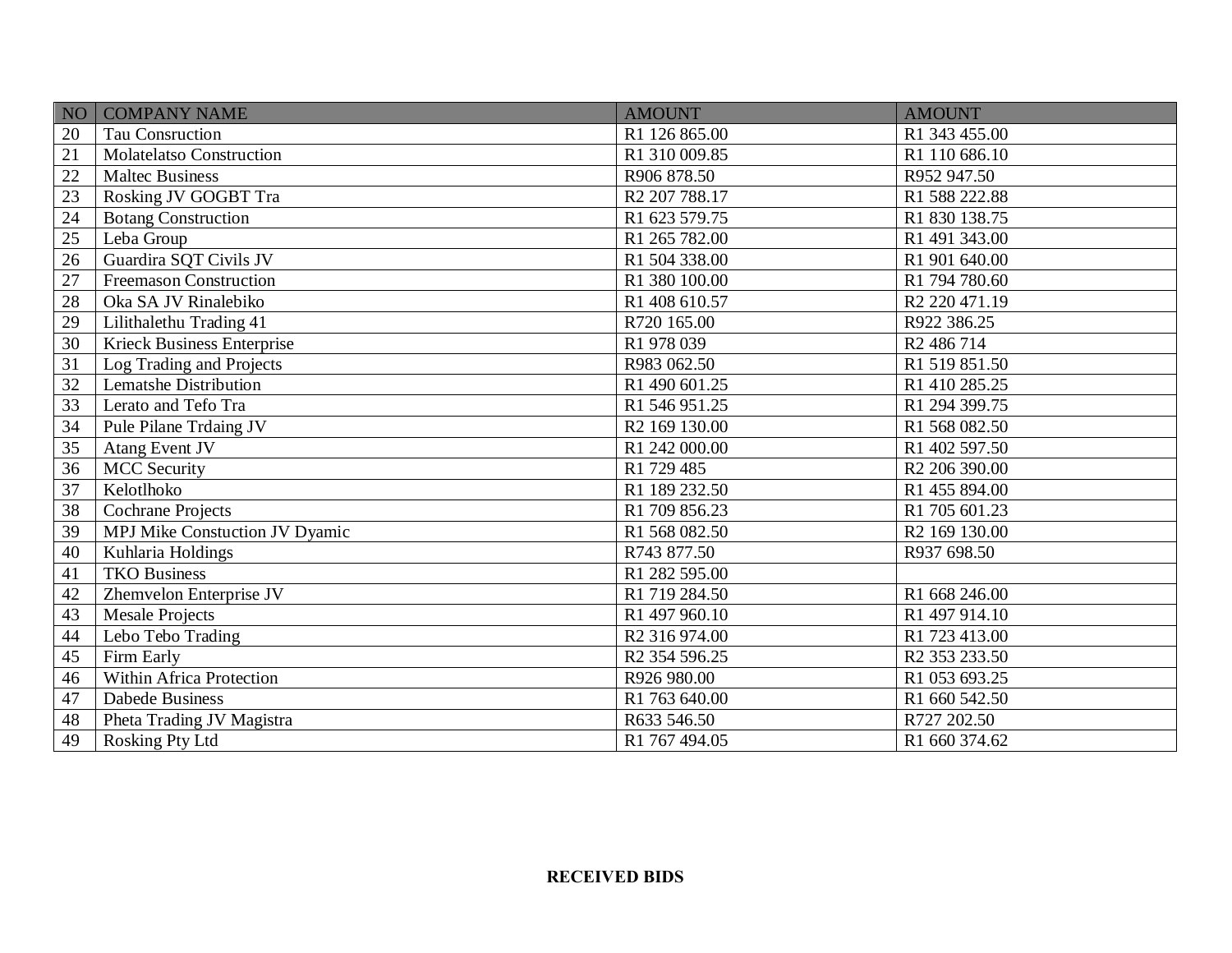#### **EDU17/19NW: ERECTION OF SECURITY FENCE IN DR KENNETH KAUNDA DISTRICT SCHOOLS (3SQ) CLOSING DATE: 25/11/2019 TIME: 11H00**

| NO <sub>1</sub> | <b>COMPANY NAME</b>                       | <b>AMOUNT</b>             | <b>AMOUNT</b>             |
|-----------------|-------------------------------------------|---------------------------|---------------------------|
| $\mathbf{1}$    | <b>Krieck Business</b>                    | R2 708 020.00             | R9 782 044.90             |
| $\sqrt{2}$      | <b>Exxaro Const</b>                       | R1 552 390.75             | R1 595 515.75             |
| $\mathfrak{Z}$  | <b>World Focus Projects</b>               | R <sub>2</sub> 055 235.15 | R1 966 079.10             |
| $\overline{4}$  | Kuhlaria Holdings                         | R1 217 775.25             | R1 166 146.00             |
| $\overline{5}$  | Mafwilly Construction                     | R1 215 625.00             | R1 215 625.00             |
| $\sqrt{6}$      | Baipati Civil and Electric                | R1 489 888.25             | R1 568 864.50             |
| $\overline{7}$  | <b>Xol-Mak Construction</b>               | R834 866.65               | R805 957.95               |
| $\,8\,$         | Log Trading and Projects                  | R1 025 627.50             | R1 131 726.50             |
| 9               | Leba Group                                | R1 430 513.75             | R1 565 748.00             |
| 10              | Moreje Construction JV Kis                | R1 371 503                | R1 421 205.00             |
| 11              | Gcinisipho Trading                        | R1 971 198.15             | R1 669 651.50             |
| 12              | Rasgro (Pty) Ltd                          | R1 721 693.75             | R1 642 723.25             |
| $\overline{13}$ | Toka Empire                               | R1 487 600.00             | R1 401 000.45             |
| 14              | Majop Trading                             | R1 636 404                | R1 737 489                |
| 15              | Nadumile Construction                     | R <sub>2</sub> 431 464    | R <sub>2</sub> 332 338    |
| 16              | Lebo Tebo Trading                         | R2 161 034.00             | R <sub>2</sub> 022 551.00 |
| 17              | Thati NW Construction                     | R1 343 840.00             | R1 343 840.00             |
| 18              | Mafoko JJ Trading                         | R <sub>2</sub> 032 567.50 | R <sub>2</sub> 067 470.00 |
| 19              | Pace Setters Goodlife JV                  | R1 524 337.30             | R1 423 102.00             |
| 20              | <b>SHB2Y Contracting</b>                  | R2 005 098.60             | R1 911 273.55             |
| 21              | Molatelatso Construction & Other Projects | R1 229 949.15             | R1 484 618.95             |
| 22              | Cochrane Projects Pty Ltd                 | R1 497 890.93             | R1 497 890.93             |
| 23              | Maemane Trading & Projects                | R1 576 882.42             | R1 516 718.21             |
| 24              | Montoza Enginerring Projects 10           | R928 945.85               | R890 044.80               |
| 25              | Pheta Trading JV Magistra Vitae           | R851 879.00               | R753 957.25               |
| 26              | <b>MCC</b> Security and Projects          | R20 35 511.50             | R1 740 146.65             |
| 27              | Okasa (Pty) Ltd                           | R1 420 772.32             | R1 420 772.32             |
| 28              | Kelotlhoko Property Services              | R1 454 835.00             | R1 392 495.00             |
| 29              | <b>Vellocity Consulting</b>               | R1 648 582.50             | R1 575 086.00             |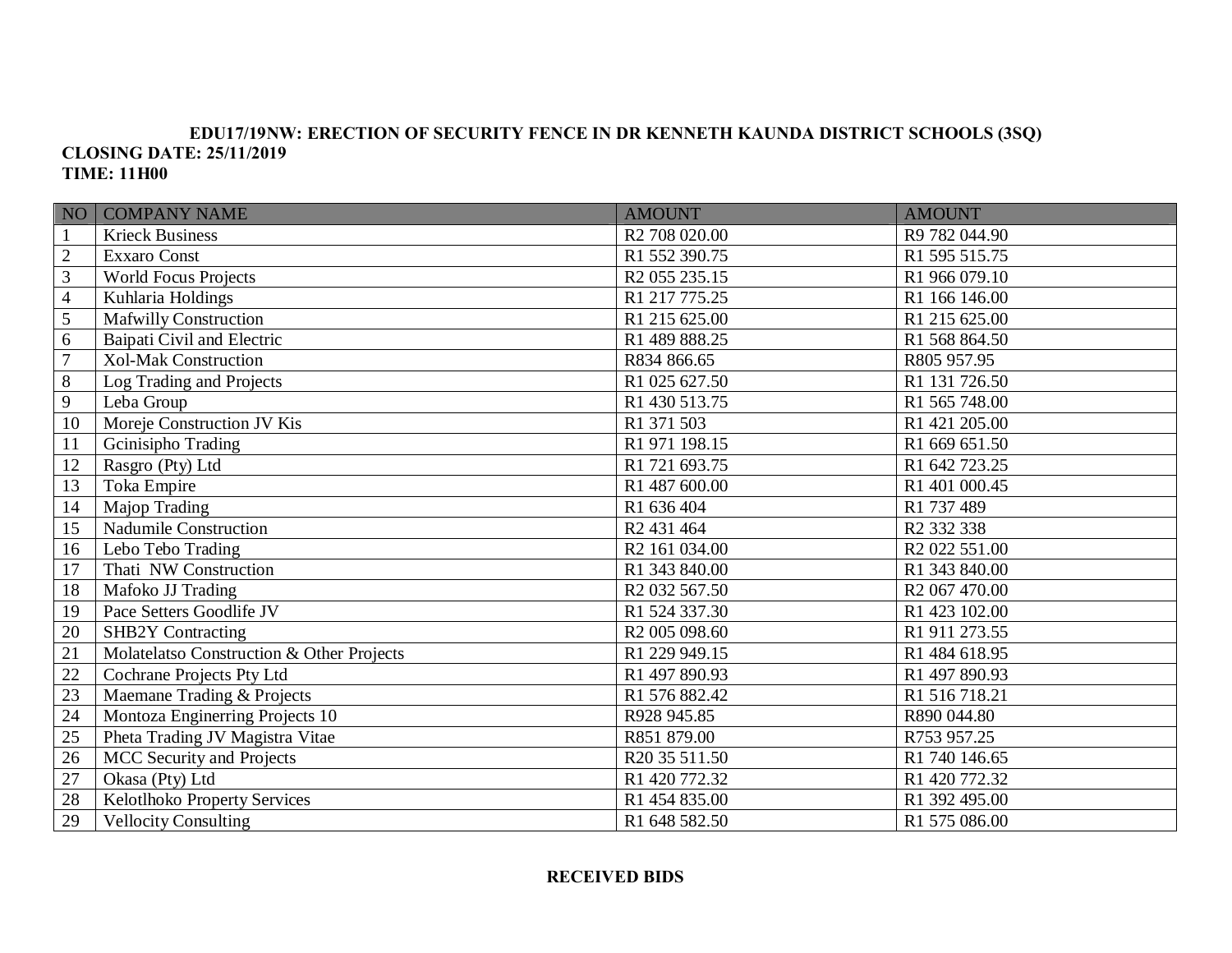|    | NO COMPANY NAME                            | <b>AMOUNT</b>             | <b>AMOUNT</b>             |
|----|--------------------------------------------|---------------------------|---------------------------|
| 30 | Magoshi Consultancy CC                     | R620 149.00               | R544 513.50               |
| 31 | Lerato and Tefo                            | R1 520 012.50             | R1 529 477.00             |
| 32 | Fatherland Trading JV                      | R1 629 141.35             | R1 960 439.05             |
| 33 | <b>Malapane Property Services</b>          | R1 516 510.75             | R1 887 840.00             |
| 34 | Mesale Projects                            | R1 177 160.70             | R1 343 777.30             |
| 35 | Tiro Phepa                                 | R1 069 385.00             |                           |
| 36 | Bondicept CC                               | R <sub>1</sub> 403 770.50 | R1 395 030.00             |
| 37 | Firm Early                                 | R1 803 688.75             | R <sub>2</sub> 069 108.75 |
| 38 | Zone City Entertainment                    | R777 588.00               | R857 752.00               |
| 39 | <b>Atang Events JV Moakgo Construction</b> | R <sub>1</sub> 191 055.00 | R1 285 714.00             |
| 40 | Oletile Holdings (Pty) Ltd                 | R1 062 571.62             |                           |

# **EDU18/19NW: ERECTION OF SECURITY FENCE IN DR RUTH SEGOMOTSI MOMPATI DISTRICT SCHOOLS (3SQ)**

### **CLOSING DATE: 25/11/2019 TIME: 11H00**

|                | NO COMPANY NAME                           | <b>AMOUNT</b> | <b>AMOUNT</b>             |
|----------------|-------------------------------------------|---------------|---------------------------|
|                | Geinisipho Trading CC                     | R1 793 011.00 | R1 880 284.50             |
| $\overline{2}$ | Mazemane Trading & Projects               | R1 060 578.3  | R1 076 087.5              |
| $\mathfrak{Z}$ | Tshipiso Construction & Manufacturing     | R860 476.00   | R1 127 264.50             |
| $\overline{4}$ | Dynamic Security & Construction (Pty) Ltd | R1 060 277.00 | R1 054 354.50             |
| 5              | Zhemvelon Enterprise (Pty) Ltd            | R1 986 061.50 | R <sub>2</sub> 631 073.00 |
| 6              | Mmadisntsi Const JV LEBP Const            | R1 974 780    | R <sub>2</sub> 477 043    |
| 7              | Xol-Mak                                   | R714 955.00   | R727 375.00               |
| 8              | Lebo Tebo Trading                         | R1 330 100.00 | R1 249 475.00             |
| 9              | <b>SM Construction JV Mmanyane Const</b>  | R977 419.50   |                           |
| 10             | Thattayaone Projects & Supply             | R906 440.00   | R1 149 050.00             |
| 11             | <b>Bonyface Trading Enteprise</b>         | R768 760.00   | R565 660.00               |
| 12             | Thati 1 NW Construction                   | R1 260 330.00 | R1 260 330.00             |
| 13             | Montoza Engineering Projects              | R583 556.00   | R682 469.80               |
| 14             | Amawakawaka Homes (Pty) Ltd               | R893 573.00   | R1 242 961.00             |
| 15             | Toka Empire CC                            | R1 701 706.75 | R1 846 618.22             |